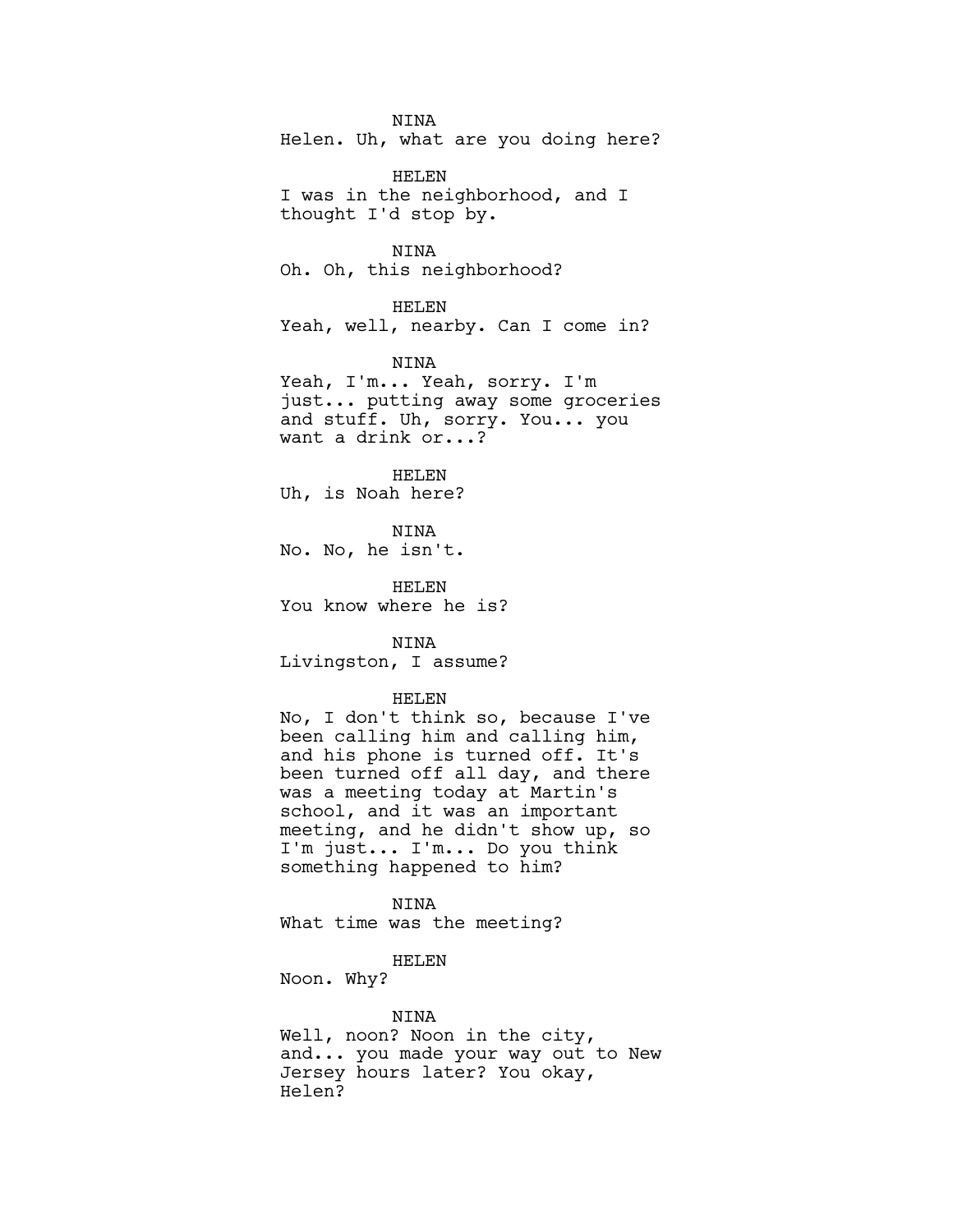HELEN

Yeah, I'm just... He... you know, he... I'm concerned about him because he was stabbed, and now he's MIA.

NINA Can I ask you a question?

## HELEN

Yeah.

NINA

Why does he still matter so much to you?

## HELEN

Because he's the father of my children, and he's blowing his last chance to have any semblance of a relationship with them.

NINA

I get that. I do. I-I really do. I understand about the kids, but maybe... maybe it's best for all of you just to... let him go.

HELEN

What?

NINA My brother's fucked up, you know. He always has been.

HELEN No, that's not true. He wasn't fucked up when I met him.

NINA

You never saw it. Right. After all those years together...Yet...wow.

#### HELEN

Yet what?

#### NINA

It's... it's actually... it's funny. It really is. I could never figure out if you were purposely ignoring who he actually was or you were just so narcissistic that you weren't paying attention.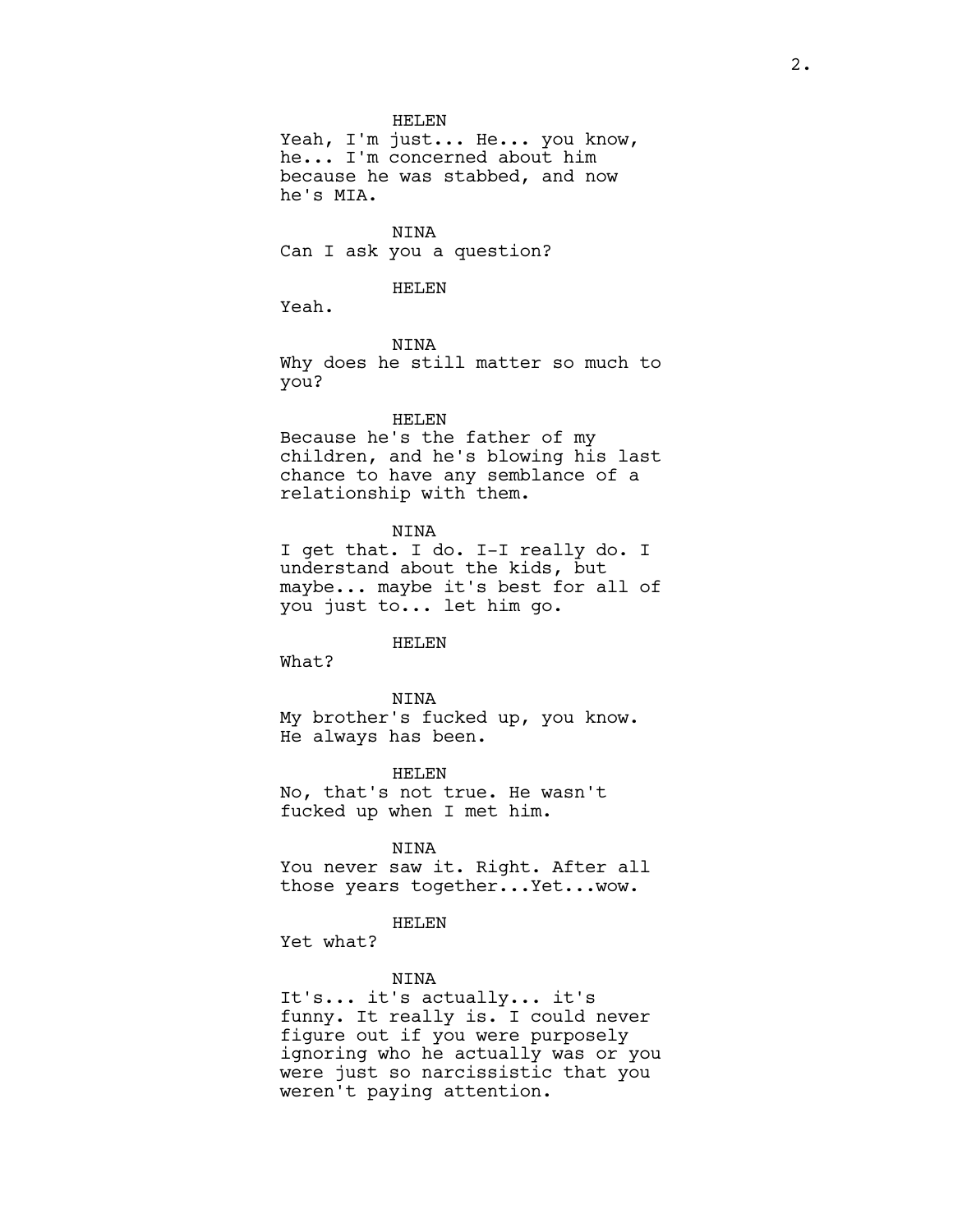Excuse me?

#### NINA

My brother was shattered when you met him. Our mother had just died, and I don't know if you know, but... You know, maybe he hid it really well from you.

#### HELEN

I knew he was grieving, Nina. It's one of the things that drew me to him. I'm a caretaker. That's my archetype.

## NINA

Helen, okay, look, I know you thought you found a diamond in the rough that you were just gonna polish and shape and place on your dainty fingers and-

## HELEN

What? What-

## NINA

You know, like he was some lost deer, and somehow you rescued him from obscurity and transplanted him into your... your little fancy life. Let me tell you what actually was going on. Noah was using you. He was using you to get the fuck away from us, and he knew the fastest way to do that was to marry some control-freak rich girl.

## HELEN

What is wrong with you?

#### NINA

What is wrong with you? Didn't you find it odd how Noah didn't... didn't mind at all spending every holiday with your family, never once taking a vacation with us?

# HELEN

Because it was difficult for him to be with Arthur.

NINA

Why?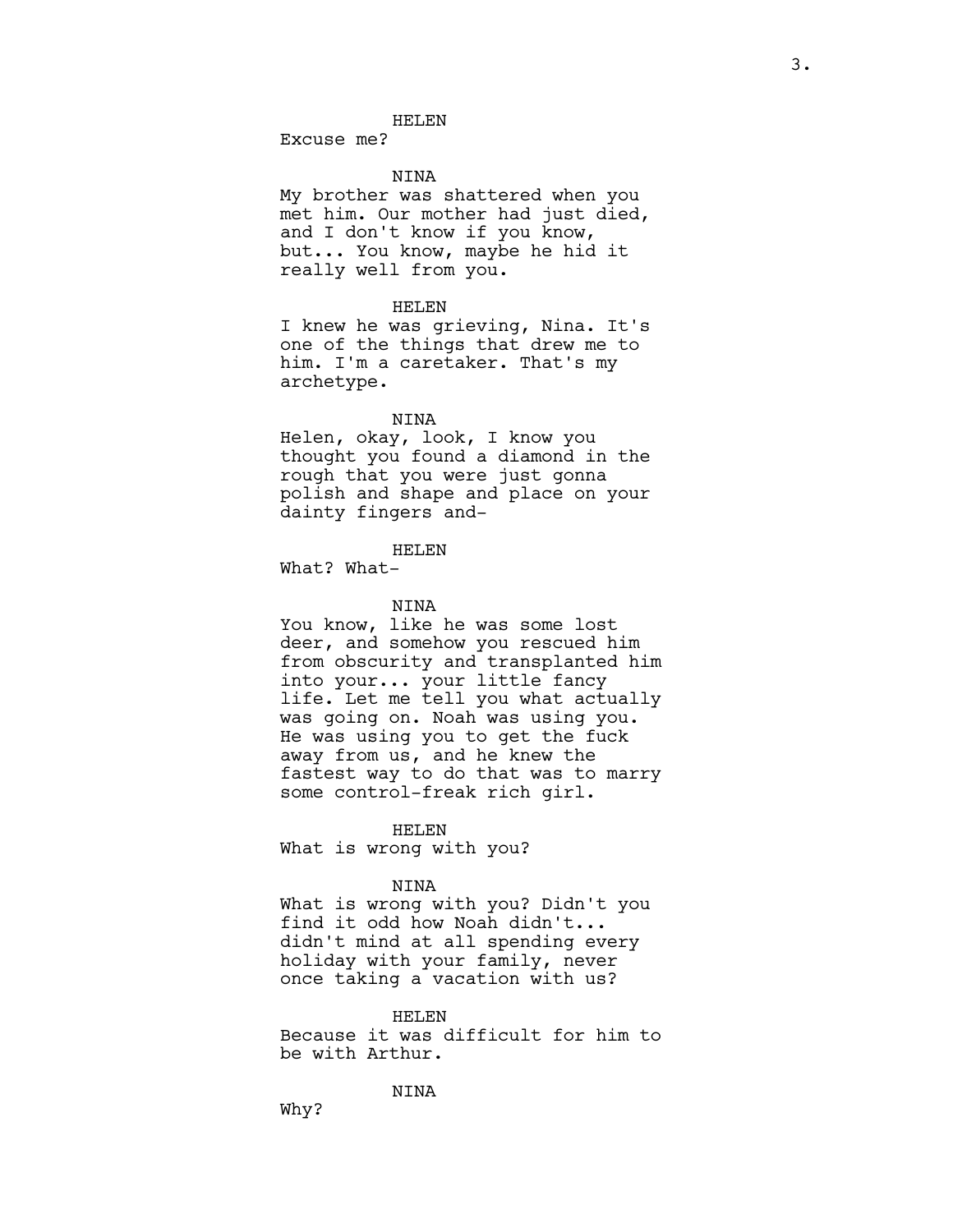HELEN Because your father wasn't very nice to him, Nina.

NINA

Oh, why not?

HELEN I don't know. Because he's an asshole.

NINA

No! Actually, he wasn't! He wasn't to me!

HELEN Well... I'd... something must have happened between them.

NINA

Yes! Yes, something happened, and you have no idea what it is, and I find that... I find that so unfucking-believable.

HELEN Okay, w-what... what was it?

NINA It's not my place.

HELEN

Oh, my God. fuck you, Nina! fuck you!

NINA My brother has been in pain, in pain for years, and you did not see it.

HELEN

You know, I certainly didn't come here to get all this resentment heaped on me. I'm sorry you're carrying around so much anger, but I have to go.

NINA

Hey, Helen. Who was driving the car that killed Scott Lockhart?

HELEN As far as I know, Noah was.